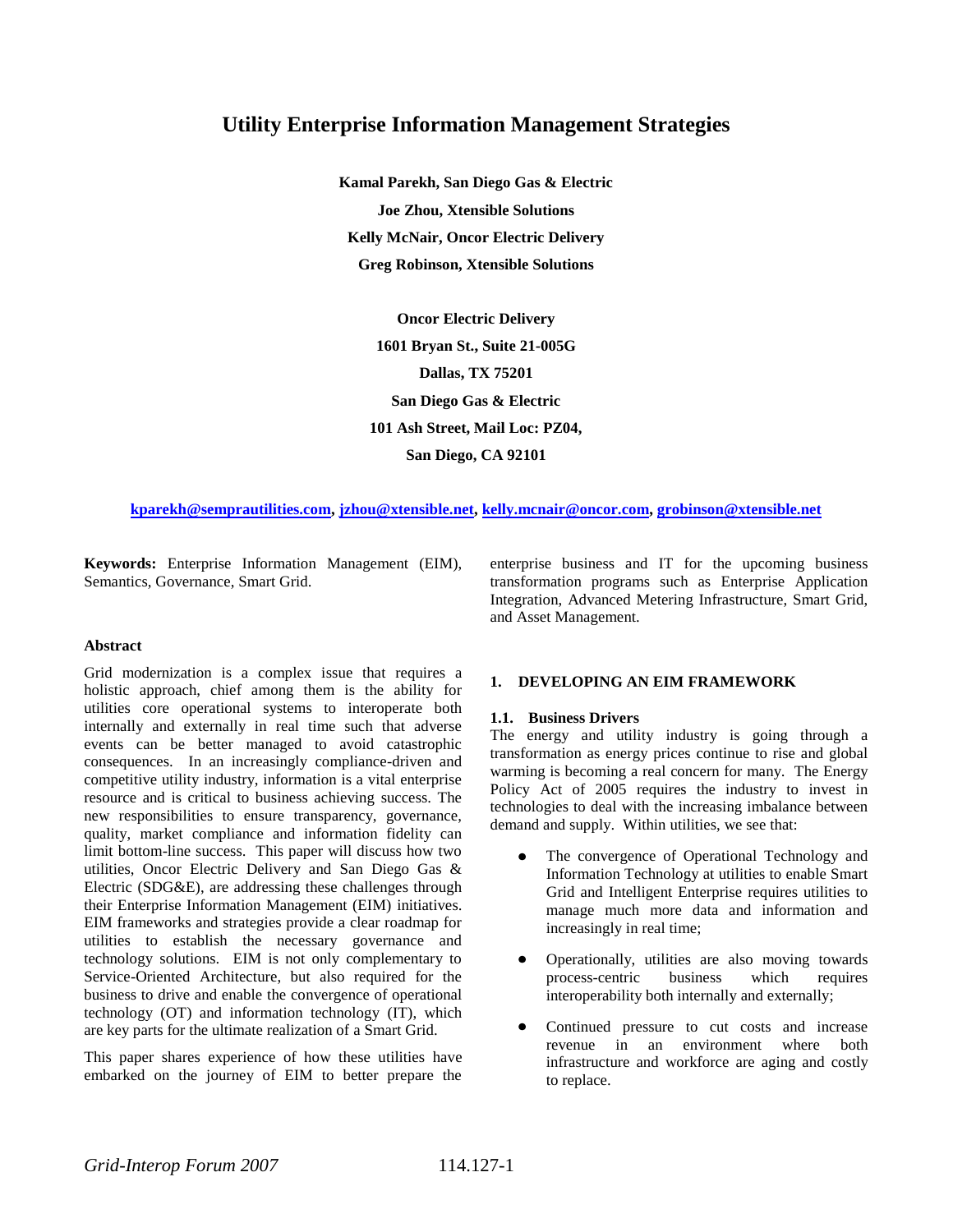These are driving utilities to invest in technology and solutions that will enable a more agile business, and central to that investment is the ability to get more "intelligence and value" from the data that will be collected. When it comes to Smart Grid, getting the data is one thing, to be able to get "intelligent" about the data in real time requires a brand new

architecture and strategy to deal with how utilities collect, use, and act upon data and information.

#### **1.2. Strategy Development**

To help the utility enterprise to commit to managing data and information as assets, a strategy and roadmap needs to be developed to facilitate strategic thinking amongst the key stakeholders and set paths for future pragmatic plans. The following diagram shows a ten step approach for the EIM strategy and roadmap development. A critical step of the strategy development is the definition of EIM Framework (step 4), which serves as the foundation for the prioritization and detail discussions of which parts of the **EIM EXECTS**<br> **EIM VISION ASSESS CONTRACTS**<br> **EIM ASSESS CONTRACTS**<br> **EXECTS**<br> **EXECTS**<br> **EXECTS**<br> **EXECTS**<br> **EIM ASSES AND**<br> **EIM EXECTS**<br> **EIM Framework** (step 4), which serves<br> **EIM Framework** (step 4), which serves<br> **E** 

Framework will be most critical to a specific utility enterprise. Finally a business case could be developed to ensure that EIM investments will bring positive and sustained benefits to both the business and to IT.



# **1.3. EIM Framework**

As depicted in the following diagram, EIM is defined through a framework that encompasses 5 major components vision and strategy, governance, core processes, organization, and infrastructure.



The value of the EIM Framework can only be delivered through a shared commitment of business and IT to recognize the need to manage data and information as

corporate assets. The EIM Framework serves as the foundation for the subsequent discussions around EIM reference architecture, the impact of relevant industry standards to EIM, governance processes, EIM organizational models, value propositions, and EIM technology landscape. The framework prioritization process should focus around the critical needs of major business programs such as AMI, Smart Grid, etc. as well as what key recommendations we can develop to influence where and how these programs go in order to gain immediate value. The roadmap for EIM as a program could then be developed to show what the next steps of EIM could be, and where/when they would have the most impact to programs and enterprise IT activities in general.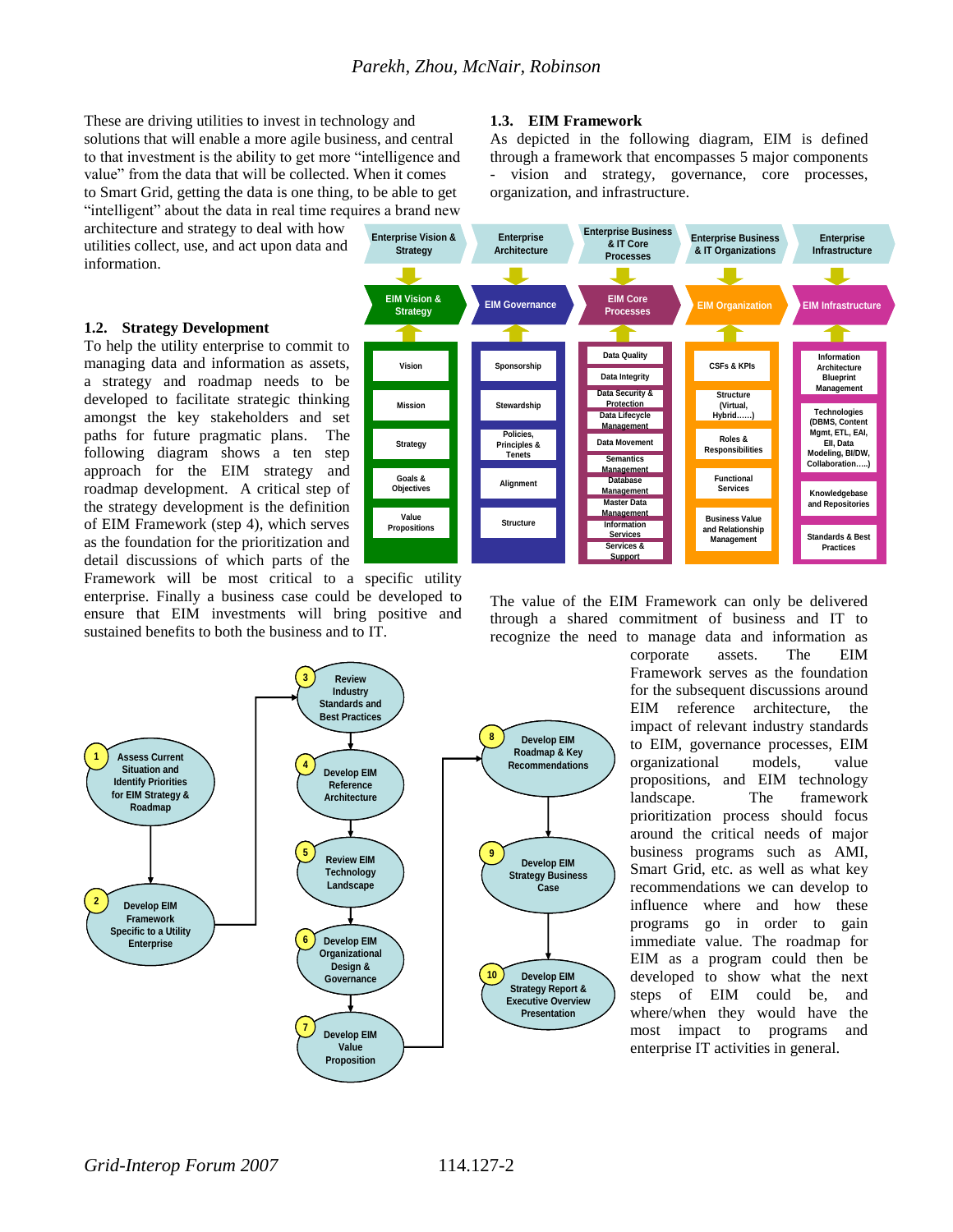# **2. EIM AT SDG&E**

# **2.1. The Business Needs**

Operational Excellence is a key mantra for many utility companies today. With this focus set utility companies are now targeting to become process-centric organization. At Sempra Energy utilities, which includes both San Diego Gas & Electric (SDG&E) and Southern California Gas (SoCalGas), OpEx 20/20"s vision of "One-hour-a-day" and "One-work-order-a-day", will require the shift towards defining a dynamic, yet structured approach for linking and integrating various business processes spanning across the business units over heterogeneous-environment of information systems. Although optimization of complex business processes spanning numerous line of business (LOBs) offers greatest improvement opportunities, it also poses the most significant technical and organizational challenges.

Most utilities will develop business technology plans to these challenges concentrating on Process, People and Technology dimensions. However, most often these exercises fail to recognize the importance of looking at information dimension from enterprise perspective (crossbusiness units). (Manage information as an enterprise-wide shared strategic asset). Without this forefront view on strategic organization and management of information, the cost of implementing process-centric strategies will be prohibitive, particularly for large, complex heterogeneous environments; as information landscape will be highly fragmented and will contain significant redundancy even if we improve integration puzzle through SOA infrastructure. In addition to the desire of becoming a process-centric organization, utilities are also looking at business transformational initiatives in the areas of field workforce management, enterprise asset management, smart grid and smart metering to solve aging workforce, demand management, and reliability challenges. All these initiatives demand accurate, timely, and trustworthy data and information to drive real time decision making.

Recognizing these business drivers, SEU IT has invested in SOA integration technologies and established core competencies around them so that a solid technical foundation is put in place for more scalable, manageable, and repeatable integration across enterprise. Other initiatives such as Enterprise Architecture (EA) are also under the way in order to position IT as a business enabler rather than an inhibitor. Enterprise Information Management (EIM), as a mean to enable information architecture, fulfils a critical component of EA, and is also complementary to SOA for integration. While the current SOA investments enable systems to connect in a common way, the constructs of EIM would enable systems to talk to each other in a common business language with clarity and consistency, thus

transforming data into information and business intelligence services. As the result, the combination for SOA and EIM sets up a solid foundation for business process management and services at the enterprise level, this is the eventual goal of IT.

# **2.2. Establishing EIM Strategy and Roadmap**

SDG&E embarked on a formal EIM strategy project, where many key pieces of the EIM Framework were discussed. In summary, the EIM strategy study identified the following key points:

- EIM is a shared responsibility of business and IT, especially when it comes to data and information ownership, stewardship, governance, and lifecycle value management.
- EIM disciplines and capabilities are critical to the success of business programs such as Smart Meter and OpEX 20/20. It is well suited for the business use cases such as Enterprise Asset Management. Without EIM investment, such business programs will not be able to fully realize its benefits.
- EIM is complementary to SOA for integration, and provides a mean to leverage SOA infrastructure to establish data, information and business intelligence services across business and application domains.
- EIM is also different than SOA in that it addresses information management needs (data quality etc.) across the domains of application, integration and business intelligence, as such, should be invested accordingly.
- A critical piece of EIM is the development and management of the Enterprise Semantic Model that represents what key SEU business information entities are across enterprise, as well as methodology and technologies to drive the consistent use of the model to enable data and information services.
- Industry standards are an important reference to EIM, and have to be evaluated to ensure its applicability and value to enterprise semantic model development. The goal should be to minimize the semantic conflict among applications and processes.
- EIM organization is a formal mechanism to develop EIM related core competencies, and enable the delivery of EIM value throughout IT and business. However, the organization should be established incrementally.
- Technologies are key to the success of EIM, but should be implemented with solid business case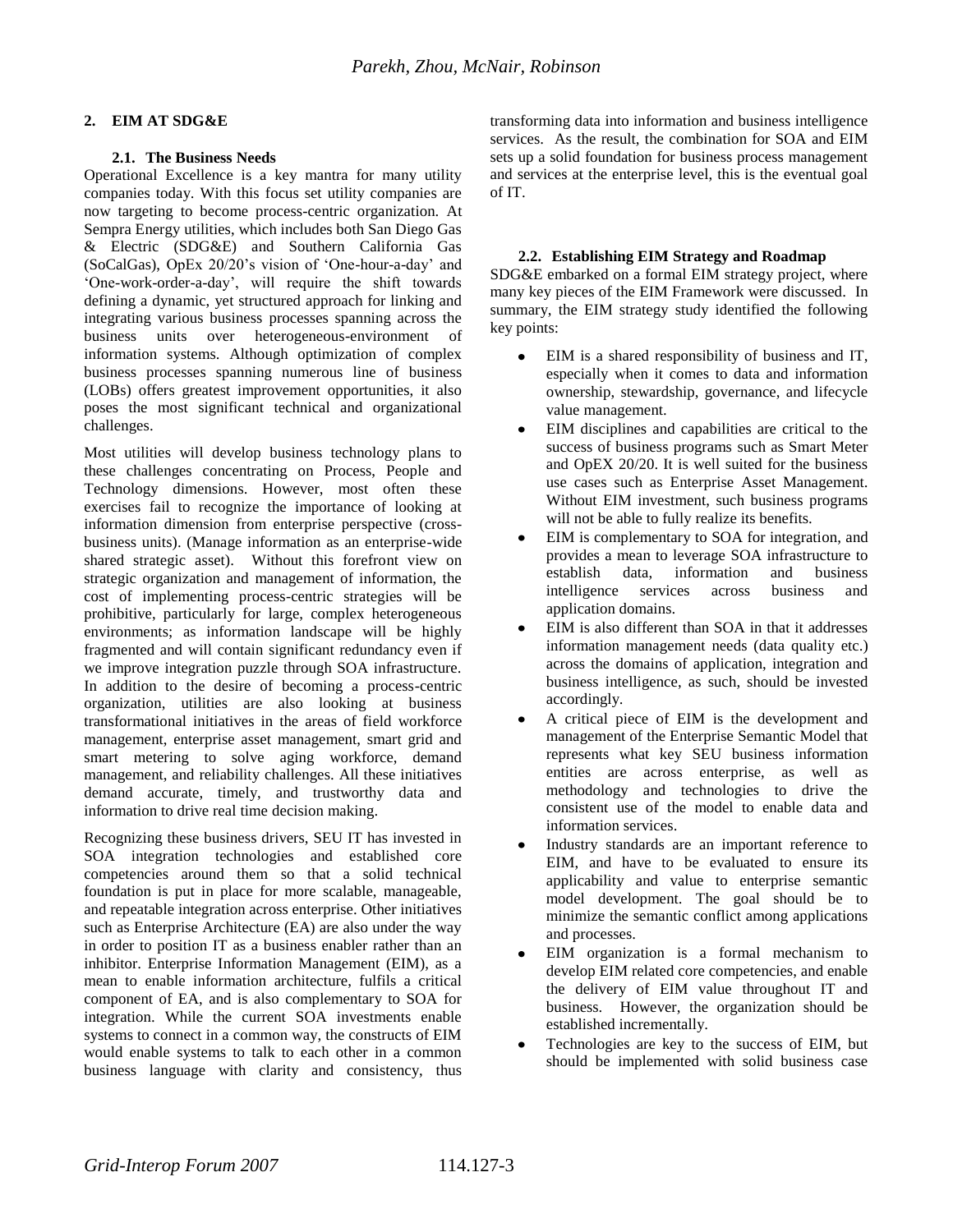and fit for purpose within enterprise architecture portfolio.



### Maximizes the return on investment of SOA technologies.

- Establishes a critical component of the Enterprise
	- Architecture. Provides guidance and services, and enables consistent implementation of SOA and information management across major programs.

# **2.4. SDG&E's EIM Plans**

SDG&E has developed EIM strategy and business case, and is in the process of prioritizing and planning on how EIM can be best executed along with many others strategic initiatives. Such commitment shall

# **2.3. EIM Value Propositions**

To understand what value EIM brings to the enterprise, one must consider how raw data can be turned into information, intelligence, knowledge, and wisdom. As information systems are becoming critical to the success of business, information management must be dealt holistically.

In summary, EIM

- Enables business to take ownership, responsibility and accountability for the improvement of data quality and information accuracy and consistency.
- Enables business to establish single version of truth  $\bullet$ for data over time.
- Improves business process and operational efficiency and effectiveness.
- Provides a strategy and technique to mitigate the  $\bullet$ risks as well as maximize the value of implementing commercial packaged applications.
- Reduces the number and effort of integration over time.
- Enables the control of unnecessary data duplication and proliferation.
- Enables a more flexible and scalable process integration.
- Improves the data quality, integrity, consistency, availability, and accessibility over time.

enable SDG&E to ensure long term benefits of both business and technology investments. And as many have said, EIM is a journey and it will evolve as business and IT needs change.

# **3. EIM AT ONCOR**

Oncor Electric Delivery"s new systems and legacy systems currently yield many sources of data with incompatible formats, making systematic organization, integration, and cleansing a big challenge. Accordingly, Information Management (IM) has established the following technology principles for true "enterprise" integration - in which individual vendors must supply systems that function as component parts of a greater whole:

- Align Technologies to Business Objectives
- Adopt Utility Industry Technology Standards
- View Technology Investments from an Enterprise  $\bullet$ Level
- Adopt Reuse, Buy, Build Philosophy  $\bullet$
- Treat Information as a Strategic Resource
- Promote Standardized Integration Architecture
- Select "Thin Client", Distributed Options When  $\bullet$ Available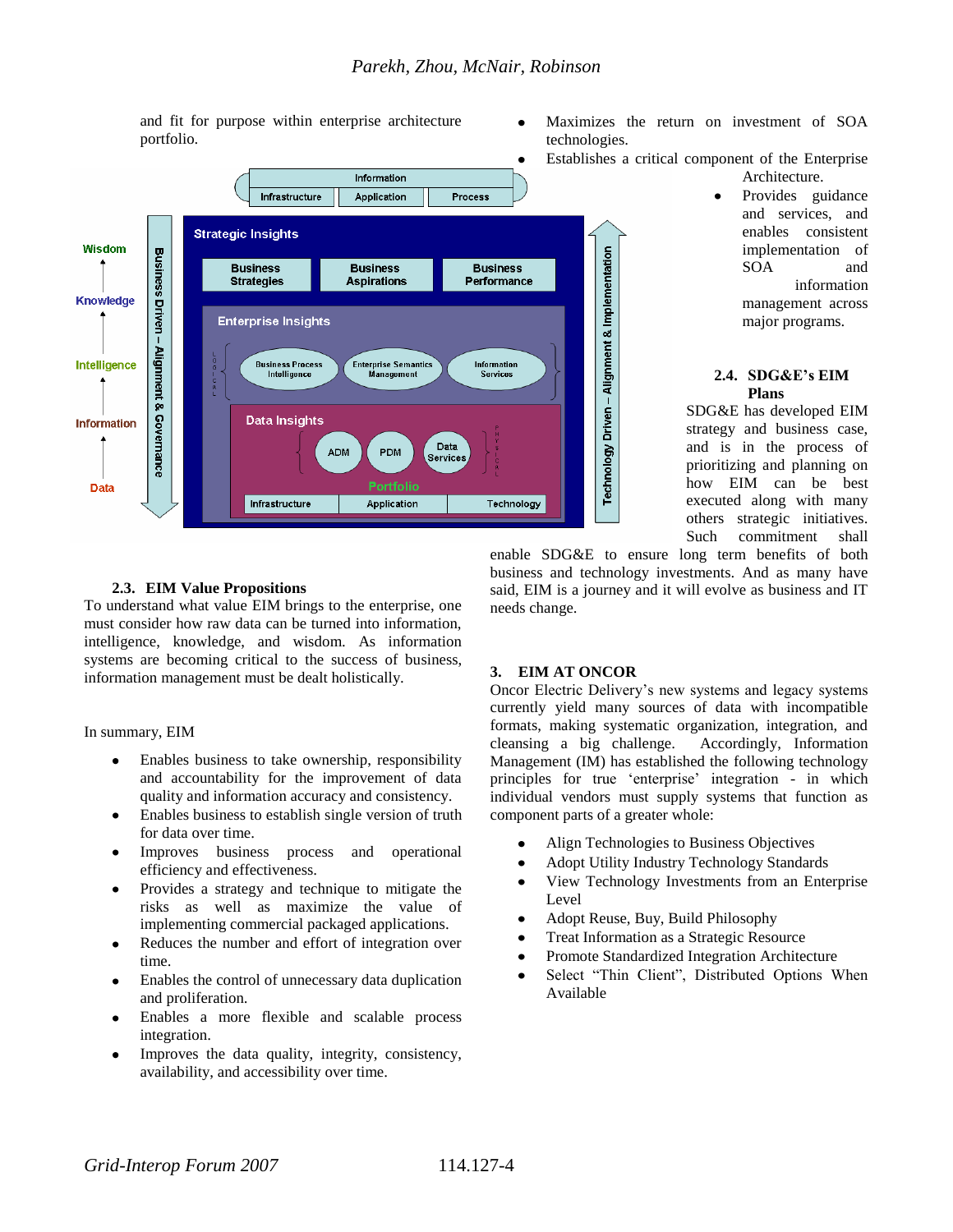# **3.1. The SmartGrid Program**

SmartGrid is the first project to be planned to adhere to these principals. The essence of the SmartGrid vision is summarized in the following diagram.

| <b>Applications</b><br>OMS/DMS/SCADA/MM/M<br><b>BPL Smart Grid</b><br><b>FMS/SCADA</b>                         |
|----------------------------------------------------------------------------------------------------------------|
| <b>Control &amp; Telemetry</b><br>AMi (PLC and BPL)<br><b>Substation Monitoring</b><br>Distribution Automation |
| <b>Communications Infrastructure</b><br><b>BPL</b> - Fiber Network<br>PLC, Cellular, Paging and Satellite      |

SmartGrid functionality objectives include:

- Replace an aging mobile workforce management (MWM) system that is no longer supported by vendors
- Implement a fully integrated OMS/DMS/MWM/D- $\bullet$ SCADA system suite replacing a "legacy" homegrown Outage Management System (OMS) and several unrelated small distribution control systems
- Leverage the "new" data available through AMIS into system operations activities
- Utilize "intelligent" field mounted equipment in true "smart grid" activities
- Provide near real-time data and control to distribution operations control centers
- Improve reliability to customers while controlling costs

To accomplish these functionality objectives, the following interoperability objectives are being followed:

- Utilize "completely off the shelf" (COTS) applications wherever possible and work with vendors to update/improve applications
- Implement utility standards such as those based on the Common Information Model (CIM) to allow improved interoperability between various applications
- Leverage the "new" technologies available for enterprise application integration (EAI) by using a state-of-the-art middleware suite for new application implementations
- Utilize service oriented architecture (SOA) concepts to keep access to vital information open and easily accessed by any application
- Provide near real-time data and value-added information to all market participants in Texas (customers, retail electric providers, ERCOT, and other participants) via Web Portals and specialized information transfers

As depicted in the following diagram, SmartGrid is establishing an Enterprise Service Bus (ESB) for interapplication integration. Information exchange among services is based on the IEC 61968 series of standards, which uses the industry standard CIM for a vocabulary. Oncor is using a model driven integration (MDI) methodology to extend the CIM as necessary to plug gaps between standards message schemas and its canonical message schemas.



### **3.2. Business Challenges**

The challenges with integrating systems are many and begin with the way systems are procured. When a project procures applications, vendors are driven by the procurement process to meet user requirements at lowest cost. Each of the procured systems has its own unique mixture of platform technologies, databases, communication systems, data formats, and application program interfaces. While Oncor prefers products that support CIM-based interfaces, an even higher priority is for product vendors to supply application interfaces that remain relatively stable across product releases. In that fashion, once an application is interfaced to Oncor's enterprise application integration infrastructure, incorporation of future product upgrades will be easier, charges for custom interface development will be decreased, and the risk of errors will be reduced during installation and maintenance of each product release. Success will depend on how well the 'how to' gaps are